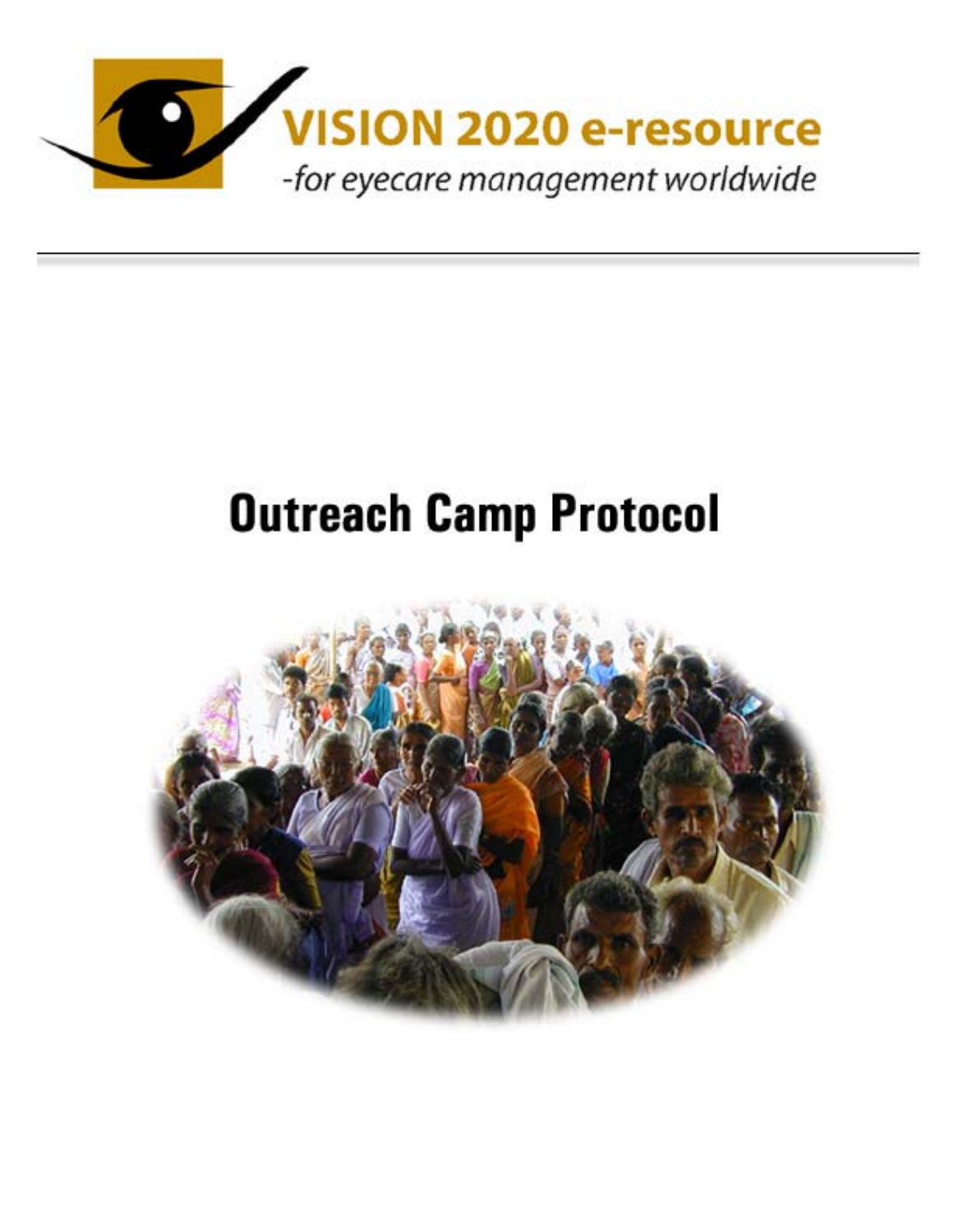

## **Outreach Camp Protocol**

#### **Standardized Administrative Protocols**

#### **Pre-Camp Activities**

| <b>Activities</b>                                                    | <b>Time frame</b>                   |
|----------------------------------------------------------------------|-------------------------------------|
| To develop an annual plan and                                        | Beginning of the year               |
| week / monthly schedule                                              |                                     |
| To contact the sponsors and                                          | Atleast one month before<br>the     |
| make them realise the need for                                       | camp                                |
| camps                                                                |                                     |
| To judge the sponsor's financial At the time of approach             |                                     |
| capacity<br>and<br>manpower                                          |                                     |
| availability.                                                        |                                     |
| To make the sponsor realise his   At the time of approach            |                                     |
| commitment                                                           |                                     |
| To explain the camp procedure to $\vert$ If the sponsor is convinced |                                     |
| the sponsor                                                          |                                     |
| To suggest a suitable date that                                      | One month before the camp           |
| does not coincide with local                                         |                                     |
| festivals, harvest, etc.                                             |                                     |
| To select camp site & confirm                                        | One month before the camp           |
| To assist the sponsor in planning                                    | After finalizing the date and place |
| the work to be done & publicity                                      |                                     |
| to be made                                                           |                                     |
| To update the sponsor on hospital                                    | Periodically                        |
| based activities related to camps                                    |                                     |
| To give a standard format of                                         | One month before the camp           |
| notice and poster to the sponsor                                     |                                     |
| for publicity work.                                                  |                                     |
| execution<br>of<br>To<br>the<br>ensure                               | Two weeks before the camp           |
| publicity work (Proper planning                                      |                                     |
| and delegation)                                                      |                                     |

 $\frac{1}{2}$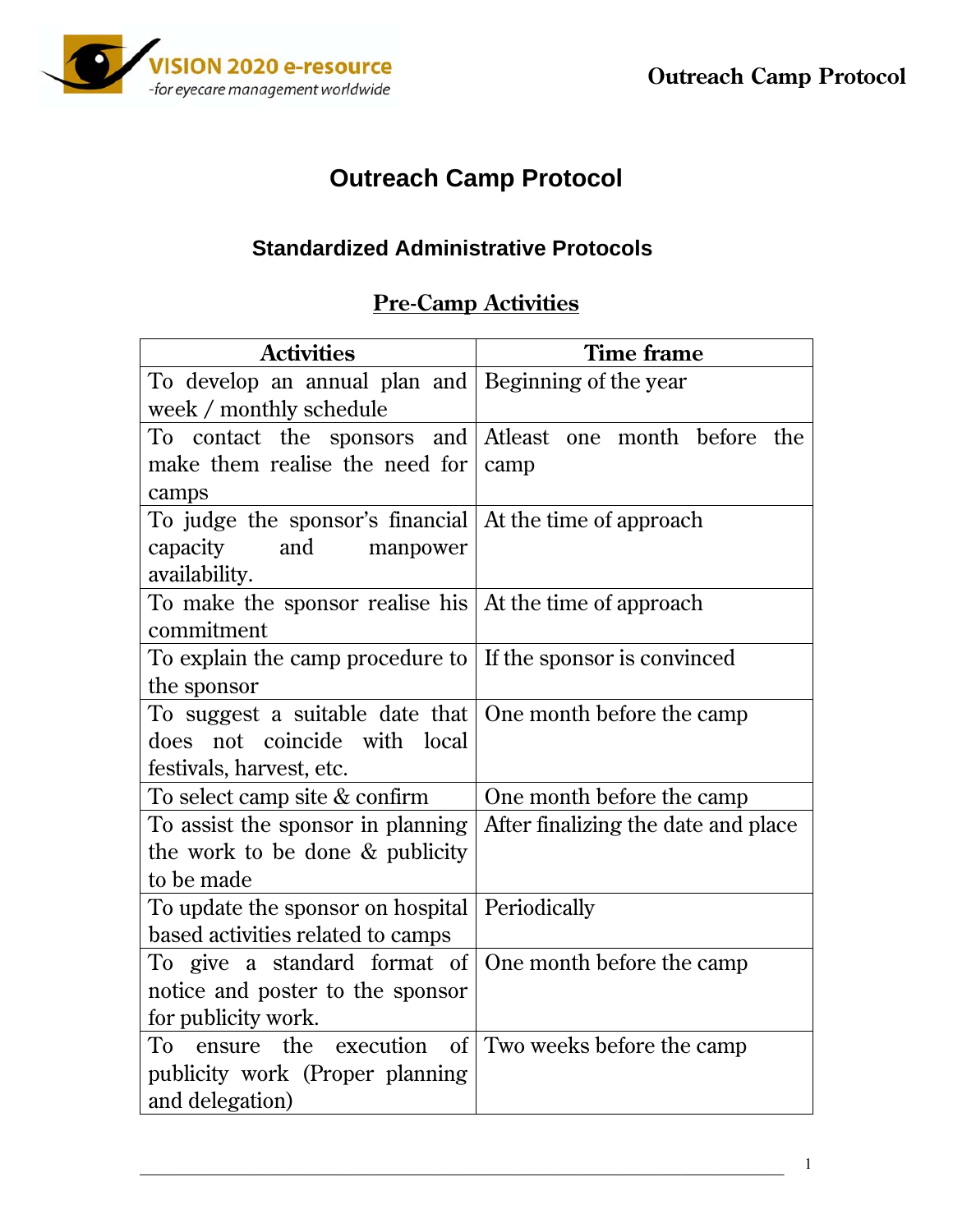

| To conduct periodical meetings   Once a month           |  |
|---------------------------------------------------------|--|
| (monthly / weekly) at the base                          |  |
| hospital to assess the no. of                           |  |
| doctors, paramedical staff, drivers                     |  |
| and vehicles needed                                     |  |
| To plan the accommodation $\&$ During the camp meeting  |  |
| food for the expected in-patients                       |  |
| on the camp day                                         |  |
| prepare operation and During the camp meeting<br>To     |  |
| discharge schedule                                      |  |
| To finalise the camp posting and A week before the camp |  |
| inform the people concerned.                            |  |
| To make indents for the items A week before the camp    |  |
| (medicines / instruments) to be                         |  |
| received from stores                                    |  |
| To plan transportation for the $A$ week before the camp |  |
| patients from the campsite to the                       |  |
| hospital and back                                       |  |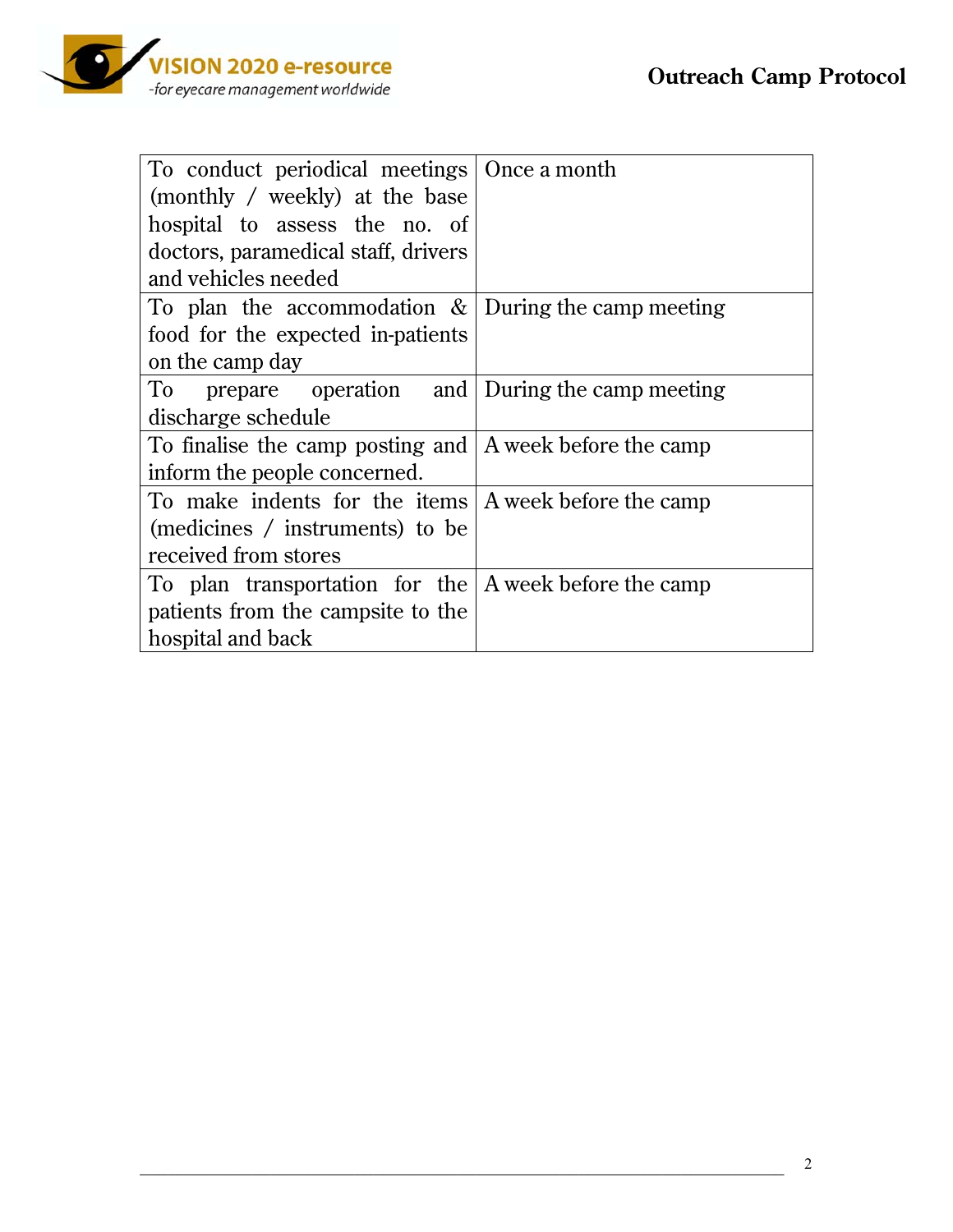

## **Camp Day Activities**

| <b>Activities</b>                                         | <b>Time frame</b>       |  |
|-----------------------------------------------------------|-------------------------|--|
| To make ready OP & IP registers,                          | One day before the camp |  |
| documents, medicines,<br>other                            |                         |  |
| equipments etc.                                           |                         |  |
| To arrange furniture facilities in                        | One day before the camp |  |
| the camp site for various stages in                       |                         |  |
| the screening of patients                                 |                         |  |
| To instruct the volunteers to                             | One day before the camp |  |
| enter the patient information                             |                         |  |
| (name, age, sex, address, date                            |                         |  |
| and place of camp) in OP card,                            |                         |  |
| Identity card, Register and to                            |                         |  |
| manage the patient flow                                   |                         |  |
| To group the patients advised for $\vert$ On the camp day |                         |  |
| surgery after the final stage of                          |                         |  |
| screening and to convince them                            |                         |  |
| to accept surgery                                         |                         |  |
| To perform the Urine test $\&$                            | On the camp day         |  |
| record BP at the camp site itself                         |                         |  |
| To enter the selected patient's                           | On the camp day         |  |
| <i>particulars</i><br>in<br>in-patient                    |                         |  |
| documents                                                 |                         |  |
| To arrange food for medical team                          | One day before the camp |  |
| as well as the patients selected for                      |                         |  |
| surgery                                                   |                         |  |
| To arrange transport to take the $\vert$ On the camp day  |                         |  |
| patients to the hospital                                  |                         |  |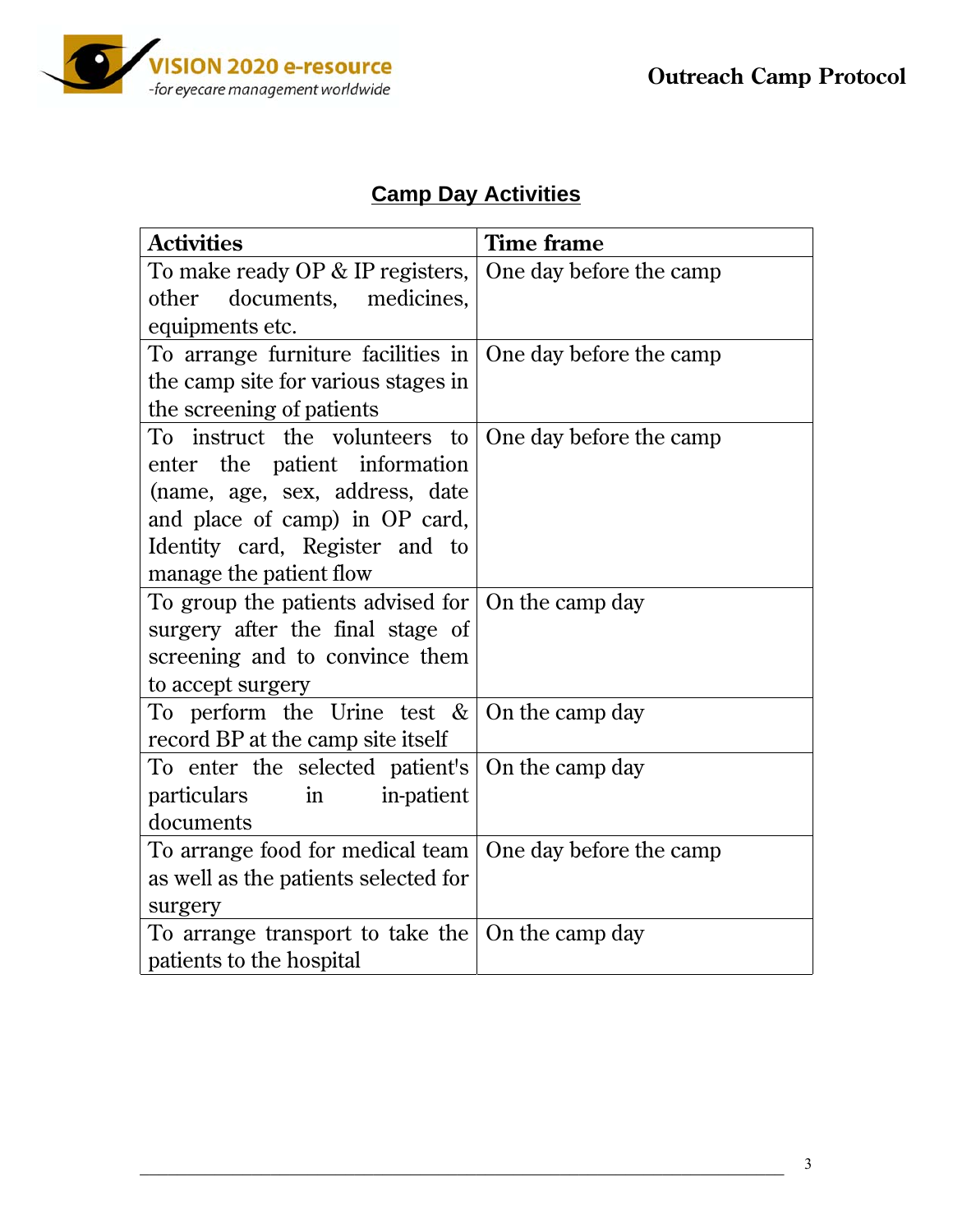

## **Post-Camp Activities**

| <b>Activities</b>                                                   | <b>Time Frame</b>                                             |
|---------------------------------------------------------------------|---------------------------------------------------------------|
| To admit the patients brought $\vert$ On the camp day               |                                                               |
| from the camp                                                       |                                                               |
| inform the doctors $\&$<br>To                                       | A week before the camp<br>(a)                                 |
| paramedical staff to take care of temporary schedule)               |                                                               |
| pre-operative procedures                                            |                                                               |
| To make food arrangements for $\vert$ On the camp day               |                                                               |
| the patients                                                        |                                                               |
| look after the<br>facilities<br>To                                  | Daily                                                         |
| provided in IP area during post-                                    |                                                               |
| operative medication                                                |                                                               |
| To thank the sponsor with camp The day after the camp               |                                                               |
| results                                                             |                                                               |
| To maintain a good rapport with Periodical visit,                   | $\&$<br>mailing                                               |
| the sponsor                                                         | meeting                                                       |
| To discuss the success & failure                                    | Every week                                                    |
| and to review the plan<br>$\&$                                      |                                                               |
| performance                                                         |                                                               |
| To draw camp reports $&$ statistics   For each camp, after the camp |                                                               |
| (update)                                                            |                                                               |
|                                                                     | To send the reports to the local For each camp whenever it is |
| agencies, Government sectors, needed                                |                                                               |
| <b>Supporting Agencies</b>                                          |                                                               |
| interdepartmental   Periodical meeting<br>To<br>get                 |                                                               |
| feedback in order to maintain a                                     |                                                               |
| level of satisfaction and growth                                    |                                                               |
| To plan future outreach programs                                    | End / beginning of the year                                   |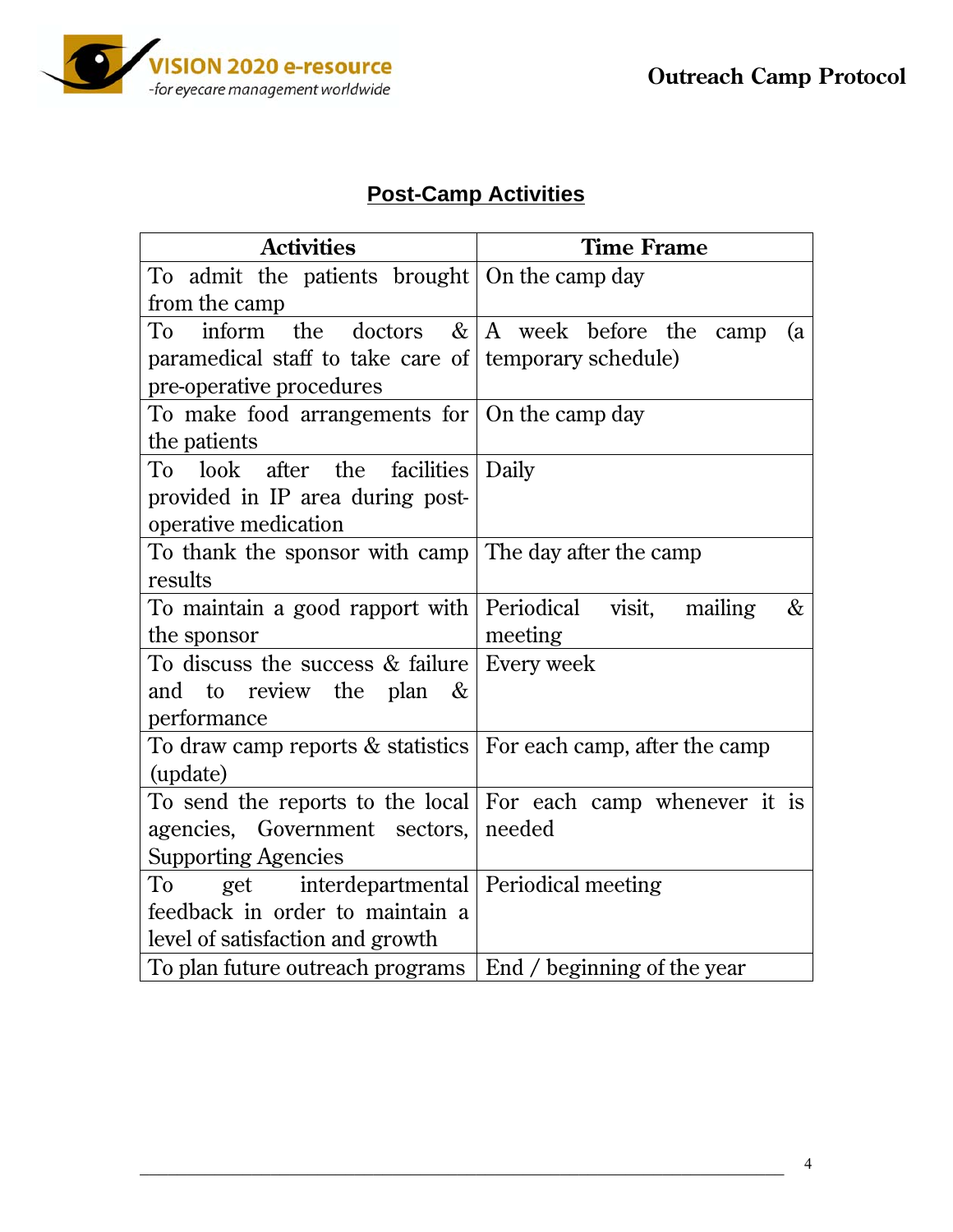

#### **Standardized Clinical Protocols:**

- 1. Go through checklist of items to be taken to the camp site before leaving the hospital
- 2. Basic guidelines for screening
	- i. Screen for operable cataracts
	- ii. Screen for refractive error
	- iii. Screen for dacryocystitis
	- iv. Check IOP in patients over 40 yrs of age for Glaucoma
	- v. Screen for paediatric eye problems
	- vi. Screen for other ocular problems (i.e. VA not corresponding to lens changes)

E.g. Diabetic Retinopathy, Corneal problems, Glaucoma, etc.,

3. a. Examination protocol

Patient is first registered according to procedure standardized under "registration".

#### Room No. 1:

Vision testing

#### Room No. 2:

Preliminary examination by doctor using torch, direct ophthalmoscope, dilating drops, antibiotic drops

Refractive error - Send for refraction - Paediatric refraction & complicated refraction to come directly to hospital.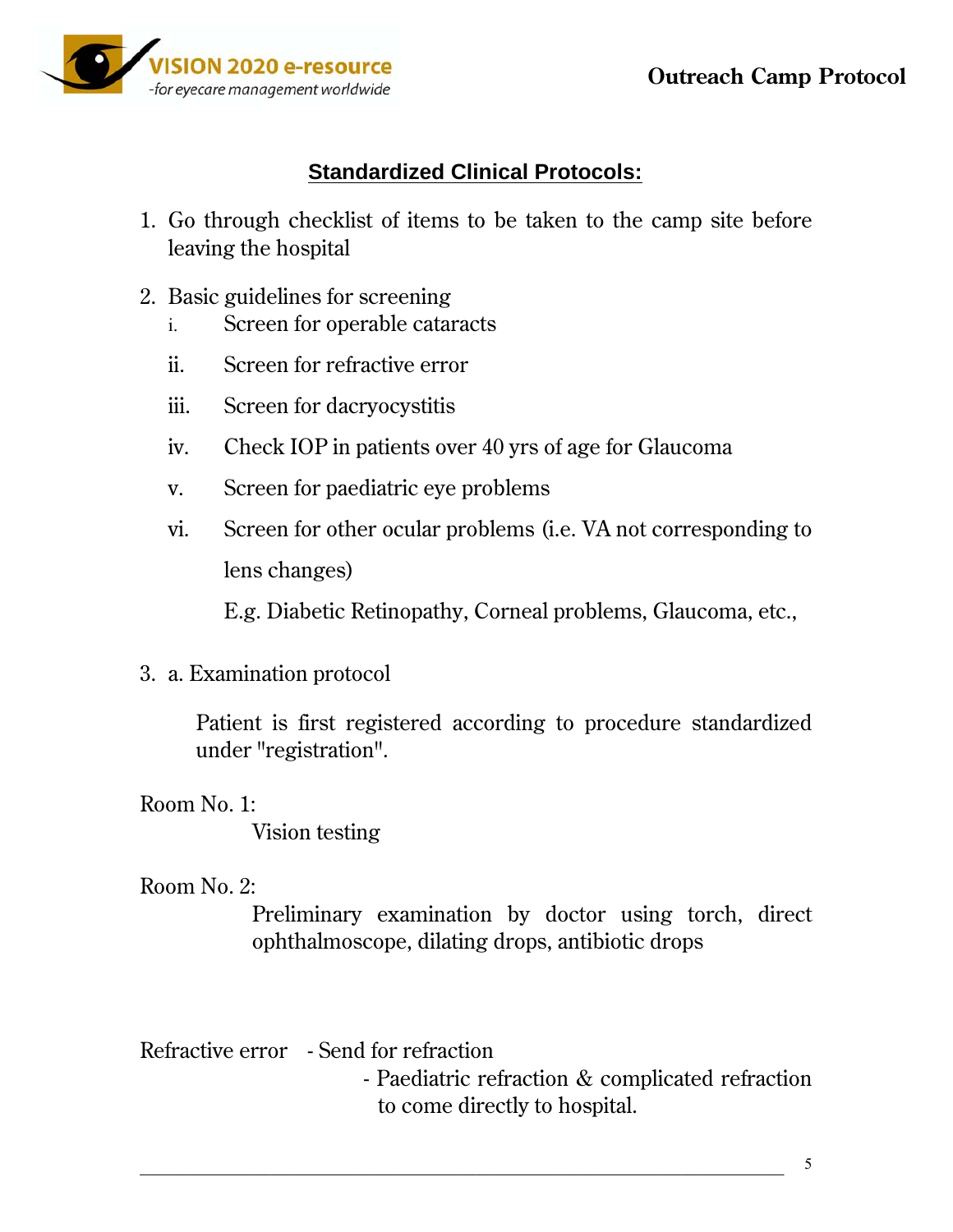## **ISION 2020 e-resource** -for eyecare management worldwide

**Outreach Camp Protocol** 

| Early cataract        | - Explain & advice (according to vision criteria)                      |
|-----------------------|------------------------------------------------------------------------|
| Significant cataract  | - Tension, duct - final examination                                    |
| <b>Dacryocystitis</b> | - Final examination for advice<br>(No duct examination in acute cases) |

Other ocular problems - Final examination

Elicit any systemic problems like DM/ HTN/ Cardiac/ Asthma/ Epilepsy, etc.

Room No. 3: Tension, duct, BP, urine sugar.

Room No. 4:

Refraction

Room No. 5:

Final examination by doctor

- Medical treatment
- Spectacle prescription
- Case selection for surgery
- Cases with major medical problems is referred to physician
- Very old, debilitated patients can come directly with attendant to hospital or seek local doctor's help for further treatment

Room No. 6:

Admission, Counsellor

Room No. 7:

**Optical**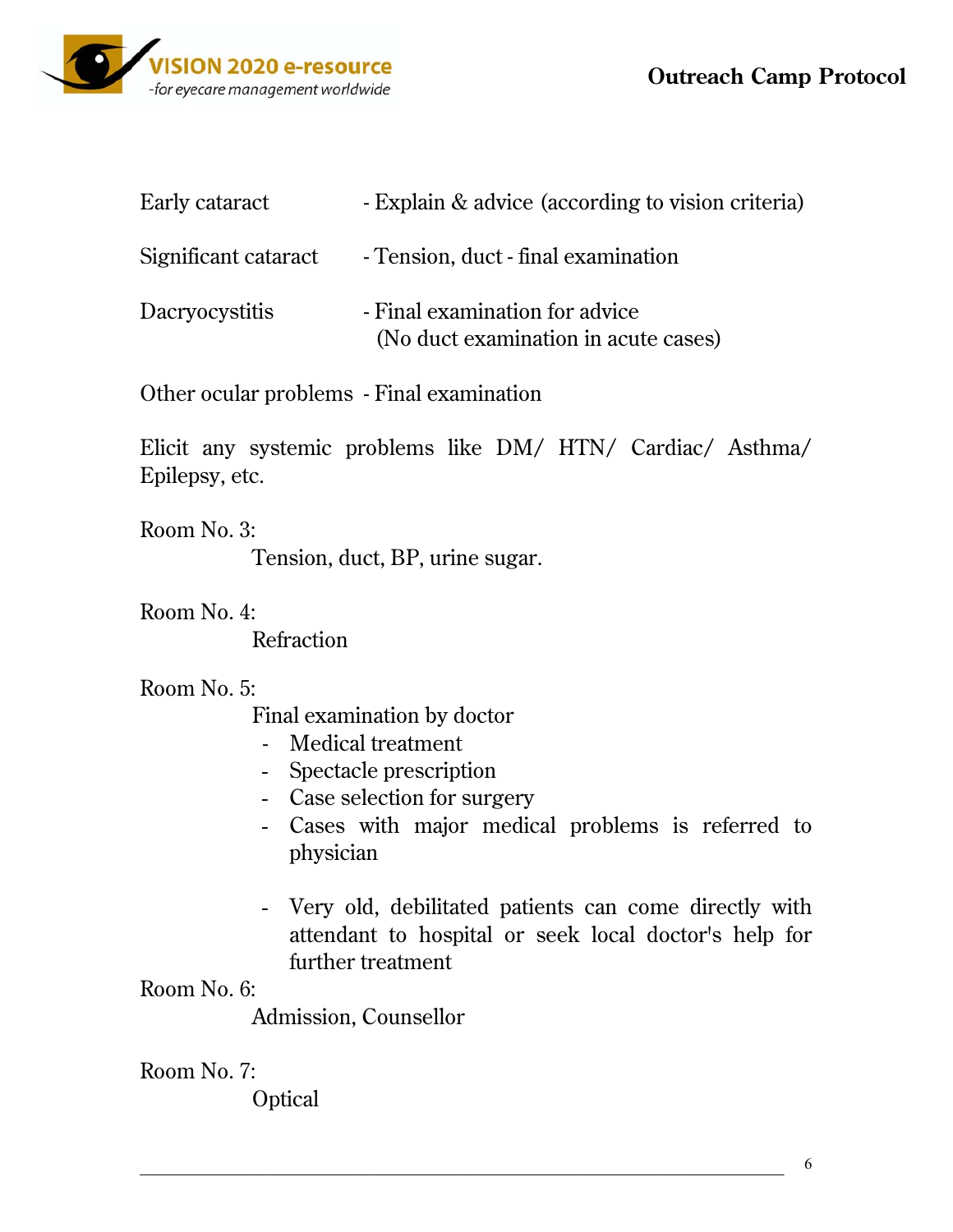#### Dilation:

 For assessment of lens changes in immature cataracts. Optional for patients known to be diabetic, with fundus Pathology.

- b. Case selection for surgery:
	- i. All operable cataracts
	- ii. DCT along with advanced cataract
	- iii. Glaucoma cases to come directly to hospital except phacomorphic and phacolytic glaucoma
- c. Counselling by social worker:
	- i. Explain about surgery
	- ii. Explain importance of bringing present medication for systemic problems along with them while coming to hospital
	- iii. Cases selected for IOL surgery should be advised to bring the cost of IOL
- d. Transport of patient to base hospital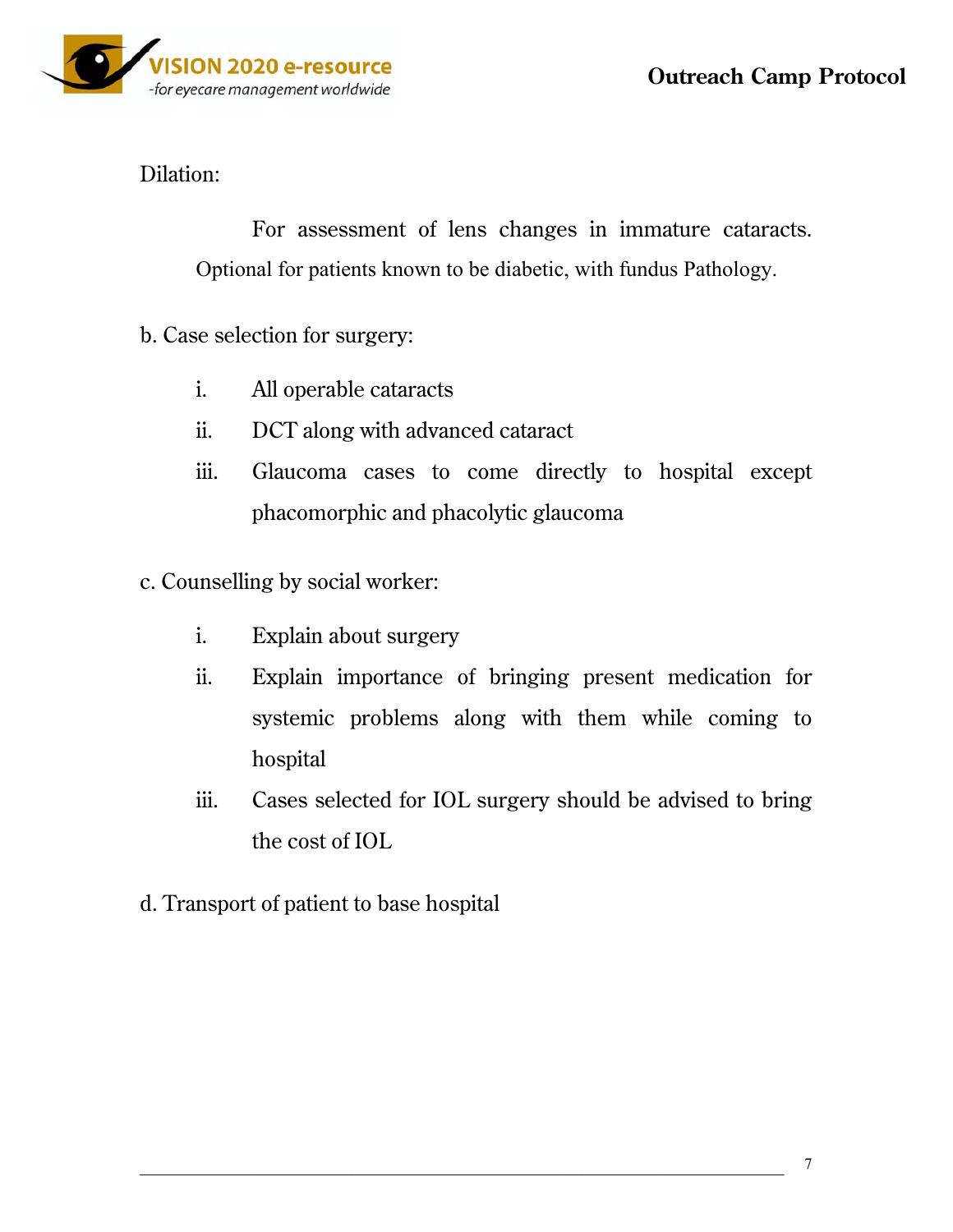

4. Review of operated patients at camp site

Review is conducted 40 days post-operatively

- i. Vision testing
- ii. Examination by doctors using torch, direct ophthalmoscope Routine post-operative medications are explained
	- Lookout for any complications
- iii. Refraction is done and for cases with pinhole vision of 6/18 or worse further review at the hospital
- iv. Any patient needing detailed examination, or management of complications are advised to come directly to hospital